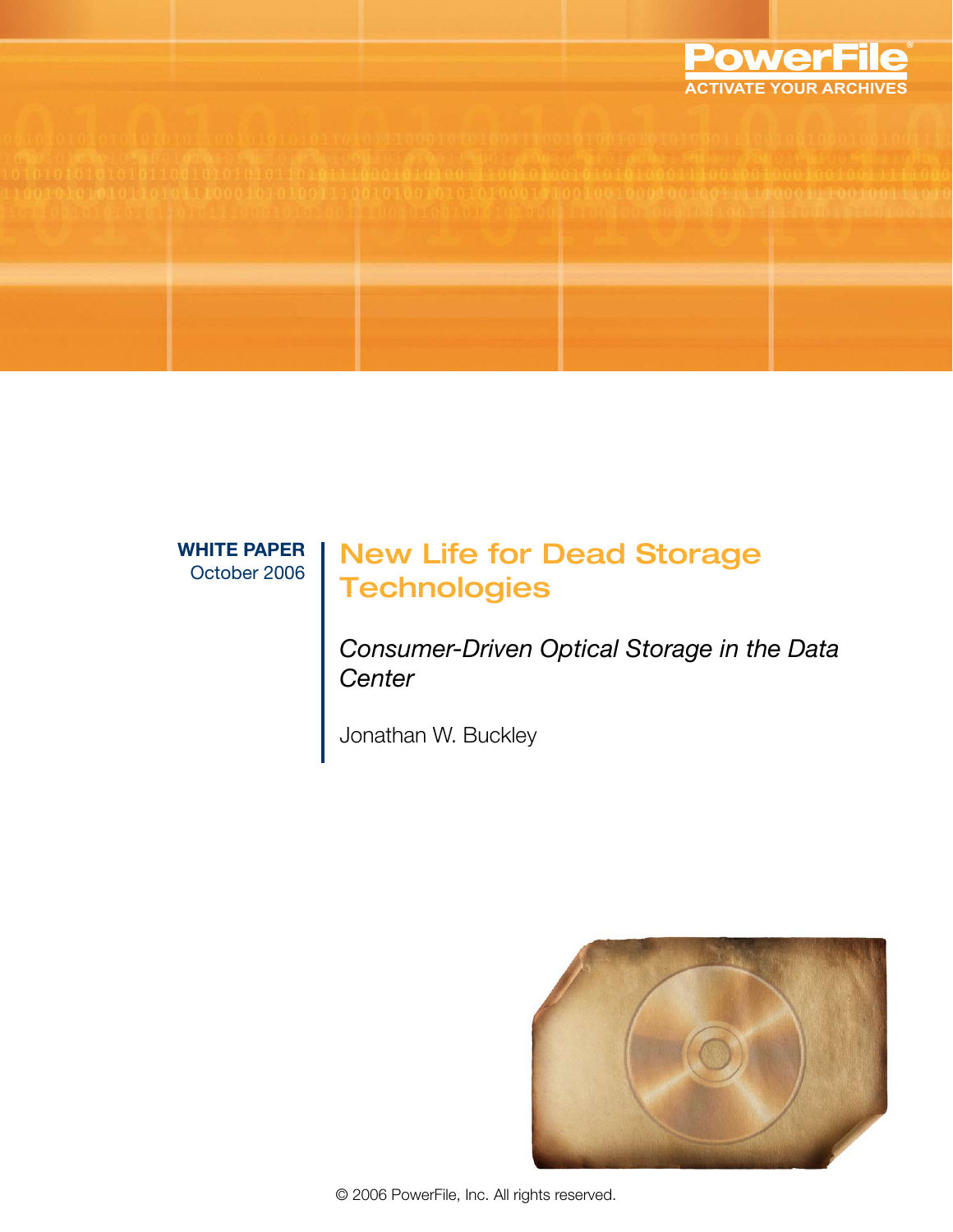#### **Executive Summary**

By all accounts, optical technology has been a near failure as an enterprise storage technology over the last 15 years. While optical technology has become the default removable storage medium on the desktop (CD and DVD), in enterprise storage the evidence of failure is unmistakable. According to IDC<sup>1</sup>, the total worldwide shipments of all optical automation equipment in 2005 amounted to a mere \$69M USD. In contrast, the external spinning disk factory exit values amounted to an estimated \$16B during the same period. Meanwhile, the data tape market amounted to an estimated \$4.8B. After a decade and a half optical technologies in the enterprise storage market account for only a fraction of 1% of enterprise storage hardware spending.

For a traditional optical-based enterprise storage supplier, these are tough facts to acknowledge. Yet they are undeniable. There will be a dramatically different future, however, for certain optical storage subsystems in the next several years . The change will result from a convergence of new business requirements. These include new and different market demands for archival storage and new technical approaches for employing optical technologies which overcome previous limitations. This paper will cover the following:

- Assert that there are four main reasons for the historical failure of optical technologies to take a meaningful hold in the enterprise, including reliability, cost, performance, and proprietary vendor/technology lock in. •
- Examine the changes in enterprise storage demand, which can be uniquely addressed by optical-based systems given the current technological outlook. •
- Discuss how new storage architectures are overcoming the four main issues holding back optical in the enterprise. •
- Address how consumer-driven technologies, such as Digital Versatile Disk (DVD) and its next-generation, blue laser counterparts, rather than "enterprise optical," are leading to a coming resurgence of optical technology in the enterprise. These consumer-driven technologies are being transformed in the same way Just a Bunch of Disks (JBOD) was transformed in the 1990's by Network Attached Storage (NAS) vendors with the employment of Redundant Array of Inexpensive Disks (RAID). •

IDC Market Analysis. "Worldwide Optical Automation 2006-2010 Forecast and Analysis". Wolfgang Schlichting. April 2006, IDC#201141, Volume 1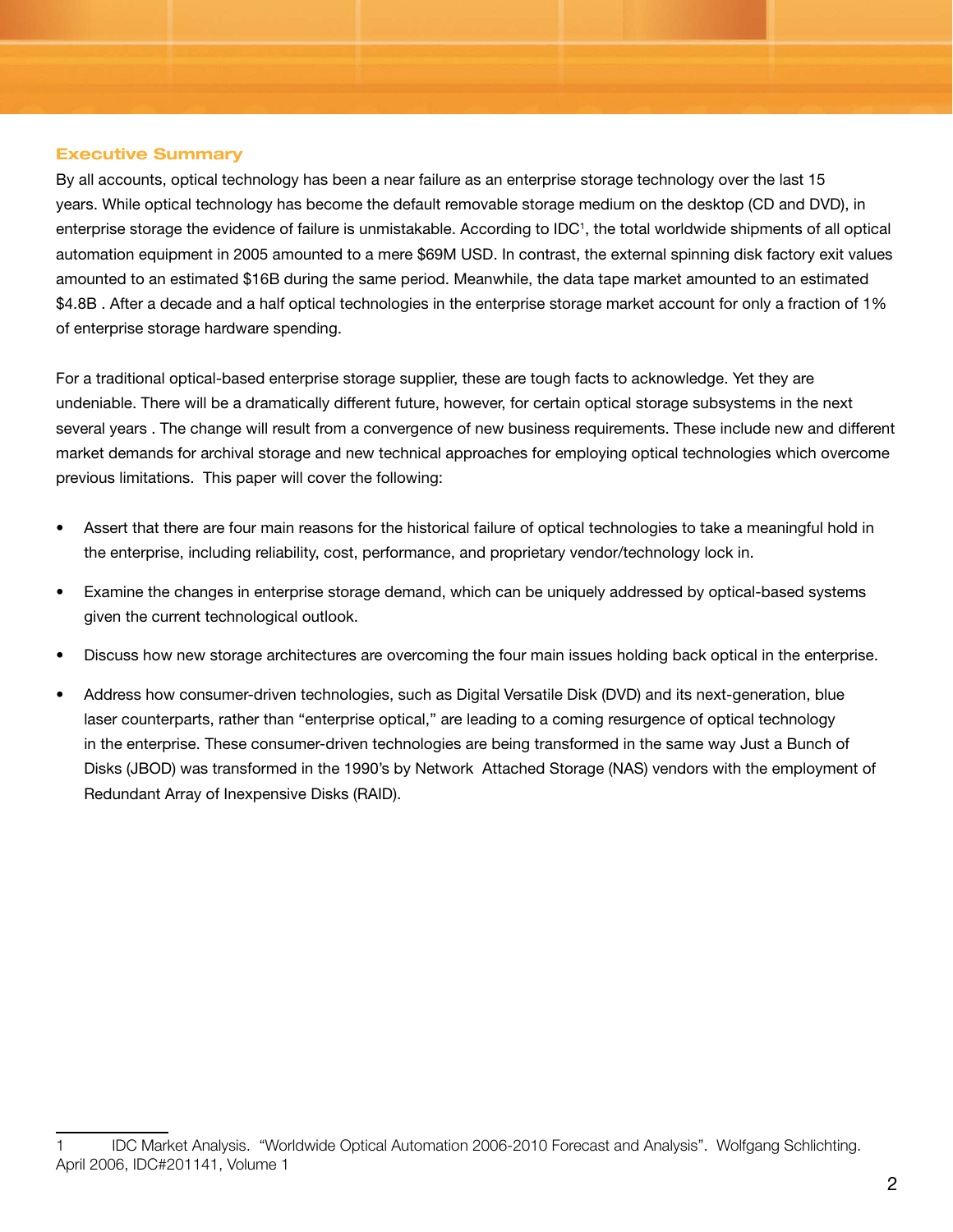#### **Why Old Optical Failed**

The problem for optical storage technologies in the enterprise over the last 15 years is that the design criteria and expectations applied to it were not suited to its nature as a subsystem component. The original promise of optical media was a lower storage cost compared to magnetic disks at only a slight discount in performance. Early efforts focused on using optical disks to lower the costs of the overall storage subsystem. To achieve this result, optical disks became an integral part of the operating system storage infrastructure for general-purpose primary storage. The approach in the storage software solution was to make optical devices behave as much as possible like the magnetic disk.

Optical technology, however, could not keep up in the market. In the early 1990's a magneto-optical (MO) disk was multiple orders of magnitude less expensive than spinning disk and yet enjoyed roughly similar seek times. Additionally, this was a time when an optical disk could hold two to three times more than each individual hard drive. By 1995, the hard disks had climbed to  $\sim$  2 gigabytes (GB) in capacity from just tens of megabytes (MB) a few years prior while MO was stuck at 640MB per disk. DVD was introduced in 1997 with 4.7GB per disc, but the capacity and performance race was short lived, and was lost decisively.



As we write this document, new optical technolo-

gies are starting to hit the market with impressive capacity gains. However, it must be noted that at the cutting edge, a 50GB per disc (Blu-ray disc) is going up against the newest hard drives at 500GB per 3.5 inch disk drive, and the seek times on magnetic disks are one-fourth to one-sixth that of optical. Today's low-end serial ATA (SATA) disk drives are about \$3-4 per GB. This is a 1000x reduction over a 15-year period. Meanwhile, optical media costs in an automated changer have dropped as well to about \$2-3 per GB, a 242x reduction. Space savings and speed alone for disk seem to call the end of optical storage technologies for all but a removable and portable storage medium. The fact is that optical cannot catch up with magnetic drives in terms of density and performance. But it doesn't need to in order to be relevant. There is a new calling for storage in the enterprise that demands a design criteria particularly well suited to optical technology.

#### **The Emerging New Market Demand for the Online Archive**

The increase in magnetic disk drive densities over the last decade has been nothing short of stunning. In most recent years, magnetic disks have "slowed" to a yearly average capacity gain of about 25-30% CAGR1 . As incredible as that seems, given the now common use of multimedia, graphics and the like, some estimates have pegged the average enterprise data growth in the last few years at about 60% CAGR. With this difference alone it did not take long for the growth in number of network filers, not just disk replacement, to hit new records. We have finally outstripped our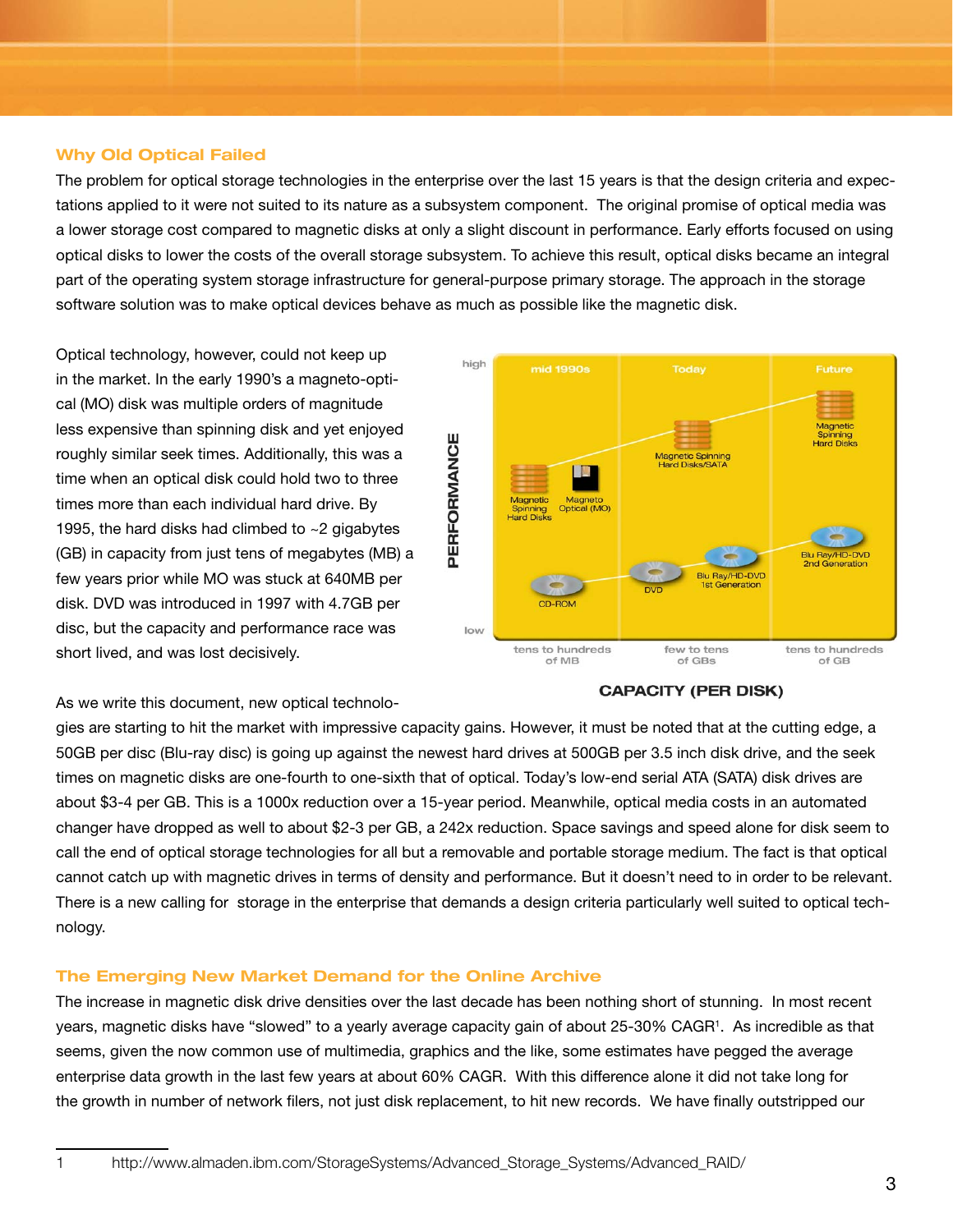ability to "pack data" with the ability to generate it. Good macro evidence of this fact is that despite a precipitous fall in the price per byte of disk, we continue to reach new highs in disk capacity spending. Recently compounding this natural growth effect of data overall is the emergence of legal data retention requirements, a phenomenon that is relatively new to all but a few market verticals.

A plethora of regulations, including the well publicized Sarbanes-Oxley and HIPAA regulations, have now pushed certain corporations to retain very long-term data. Nearly 30 new and different regulations mandate long-term data retention. Much of this general excess data retention load could be effectively handled by shuttling off aging, but required, data to tape, and sending it off site and out of the data center.



#### Capacity of Reference Information Worldwide, 2001-2006 Worldwide, Digitized Reference Information created & stored will surpass

Non-Reference Information by the end of 2006

Source: Enterprise Strategy Group, 2002

|                                     | SEC 17a                                                 | <b>NASD</b><br>3010                                     | <b>HIPAA</b>                                                                         | 21 CFR<br>11              | <b>Sarbanes</b><br>Oxley |  |
|-------------------------------------|---------------------------------------------------------|---------------------------------------------------------|--------------------------------------------------------------------------------------|---------------------------|--------------------------|--|
| <b>Public</b><br><b>Sector</b>      |                                                         |                                                         | x                                                                                    |                           |                          |  |
| <b>Public</b><br><b>Companies</b>   | x                                                       |                                                         | ×                                                                                    |                           | x                        |  |
| <b>Financial</b><br><b>Services</b> | x                                                       | x                                                       | x                                                                                    |                           | x                        |  |
| <b>Healthcare</b>                   |                                                         |                                                         | x                                                                                    |                           | x                        |  |
| Life<br><b>Sciences</b>             |                                                         |                                                         | x                                                                                    | x                         | x                        |  |
| Other                               |                                                         |                                                         | x                                                                                    |                           | x                        |  |
| <b>Archive</b><br><b>Duration</b>   | 3 years<br>to<br>6 years<br>after<br>account<br>closing | 3 years<br>to<br>6 years<br>after<br>account<br>closing | 2 years<br>to<br>21 years<br>(in some<br>cases, for<br>the<br>patient's<br>lifetime) | 2 years<br>to<br>36 years | 4 years<br>to<br>7 years |  |

# Data Retention Requlations'

Yet another new twist in the data retention saga will take effect on December 1, 2006, when a notable amendment to the Federal Rules of Civil Procedure, Rule 26 (b), takes effect. The regulation will likely force the timely access to electronically stored information that is found in "reasonably accessible" sources. This will create an inflection point in the data storage world, since corporations are not only being forced to retain data for very long periods of time but also to make it accessible if it is commercially viable. Naturally, tape sent offsite is not a particularly cost effective means of meeting this compliance requirement if it is needed.

#### Rule 26 (b)(2)(B) states that:

*"A party need not provide discovery of electronically stored information from sources that the party identifies as not reasonably accessible because of undue burden or cost."*

This rule will likely cause a bifurcation in the use of tape in the enterprise. Most companies use tape as a default archive medium in addition to its intended and designed purpose, which is to back up and restore critical data. In fact, it is estimated that 99.9% of the world's ~30 Exabytes (10<sup>18</sup> bytes) of electronically archived data resides on tape today. After December 2006, if companies wish to exclude data on tape in legal discovery processes, they will need to clearly define the intended purpose of tape in their environment and be consistent with that policy, in order to avoid highly public fines. Either tape will be a strict backup medium and thus not be "reasonably accessible because of undue burden or cost" in the discovery process, or it will remain as the default medium for true archive (not just backup) and the data on tape will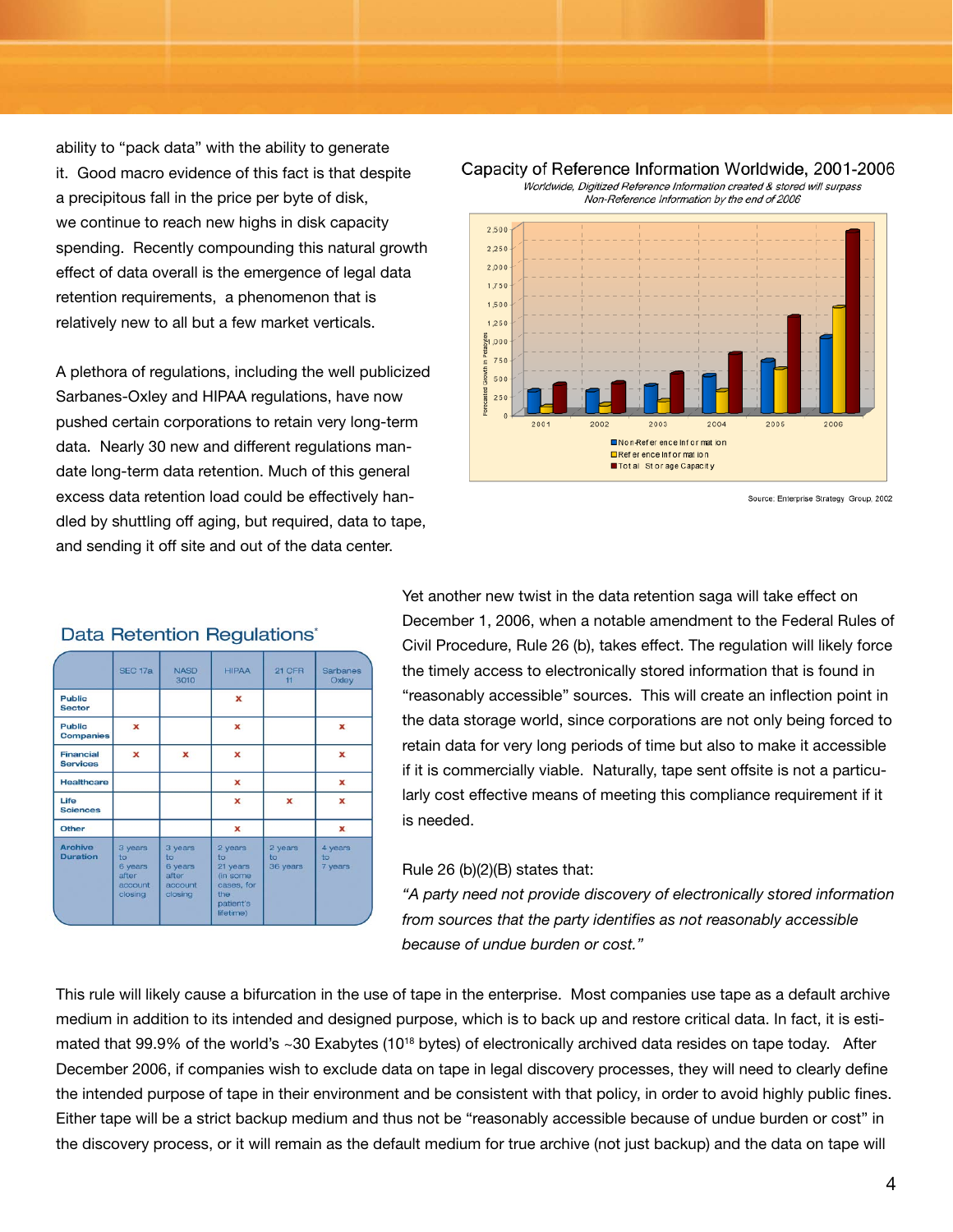be included in the process. If the company chooses to label tape as an "unreasonably burdensome or costly medium" and thus off limits to the discovery process, then it must either migrate its tape archives to an online medium or expunge the archive data and then adhere to a strict policy of not retaining long-term data completely. A company cannot claim that, on the one hand tape is cost effective for archiving its corporate data, and then, on the other hand that it is not cost effective enough to include that data in the discovery process. Retrieving files from tape is neither quick and inexpensive nor reliable over long periods of time. But the prospect of consistently deleting data doesn't seem to be a winning idea in an information economy either. This one legal change alone can bolster the adoption of an "online archive," whereby access to all data, not just current data, is facilitated without undue burden on the company.

#### **Online Access to Archive Data Emerging as A Revenue Opportunity**

If the "stick" in data retention is a deadly combination of retention and accessibility mandates, the "Long Tail" of data is certainly the "carrot" for businesses<sup>2</sup>. As summarized in a Wikipedia entry, the phrase The Long Tail, as a proper noun, was first coined by Chris Anderson. He argued that products that are in low demand or have low sales volume can collectively make up a market share that rivals or exceeds the relatively few current bestsellers and blockbusters, if the store or distribution channel is large enough. The Long Tail is a potential market and, as examples such as Amazon.com and Netflix illustrate, the distribution and sales channel opportunities created by the Internet often enable businesses to tap into that market successfully.

In the online content world, with the marginal "shelf space" closer to the cost of zero, we are seeing new and unexpected statistics in purchasing patterns. Where it was once thought that new versus older content would be demanded in a classic Pareto distribution model of the top 20% constitutes 80% of the demand, we are finding that the aggregate of the content that never would have made it on the retail store shelves, in the online world, outsells the top 20% consistently. Chris Anderson makes this point very well in his book.

The internal corporate use of legacy data for modeling, referencing, or building new strategies can be expected to follow the same "usage patterns" as Anderson's Long Tail of consumer content. For example, the very research for this paper required the access to industry reports from the early 1990s. This is not an easy set of information to find when the primary storage "retail store shelves" of the corporation long ago expunged such information either by hitting the delete button or banishing it off to a remote tape vault, which is as good as deleted. With access to data in an archive, perhaps previously thought to be useless internal data, both "consumers" of data within a corporation and external consumers of such data as music files will show just how valuable such "written off" files can be.

The carrot and the stick incentives for online, readily accessible archived data is no doubt reason the Enterprise Storage Group (ESG) is calling for a 98% CAGR in archival storage—data storage that is online but relatively infrequently accessed—over the next decade. In essence, the "push effect" of regulation together with the "pull effect" of revenue on the long tail of data will forever change the market demands and dynamics for long-term data.

Beginning in a series of speeches in early 2004 and culminating with the publication of a Wired magazine article in October 2004, Anderson described the effects of the long tail on current and future business models. Anderson later extended it into the book The Long Tail: Why the Future of Business is Selling Less of More (2006).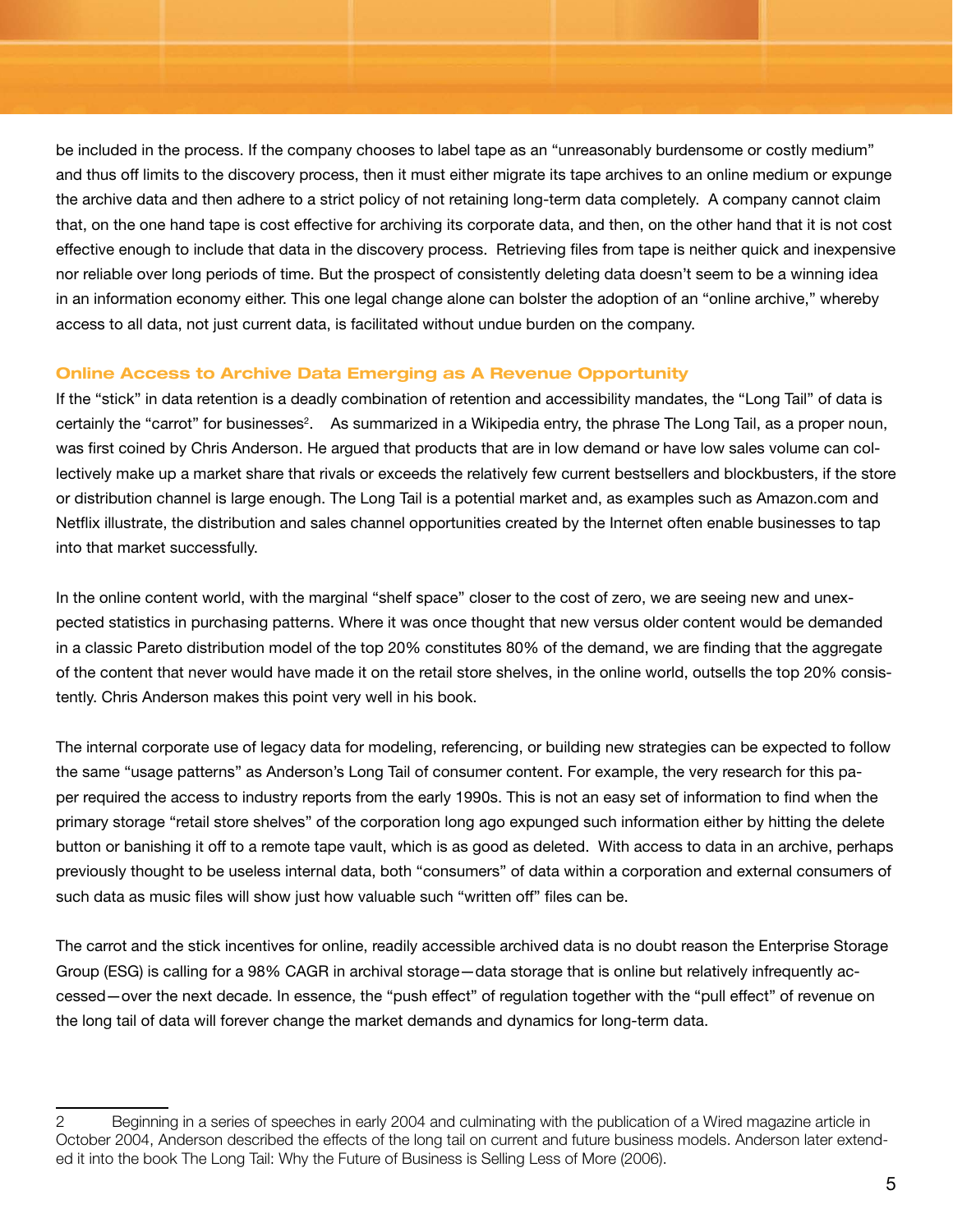#### **Changing Economics in Storage Design Approaches**

Clearly there is an emerging requirement for very long-term, online storage for content which is both fixed (unchanging) and also relatively infrequently accessed when compared to data in process.

At the highest level, tape and disk enterprise storage systems have been and are designed for a functional relationship between cost/performance (speed, scale, availability, reliability) and capacity (or density in design). For the purpose of making the point in this paper, let's represent this design criteria as Device\$=ƒ(Performance, Capacity). This criterion is an optimization for speed in writes, re-writes and writes again in a scalable multi-client shared environment. Tape is designed specifically for bulk writes and bulk offload of data in a backup and restore scenario rather than for a collection of many small files written and retrieves randomly. Being magnetic in nature, both disk and tape media have never been intended for long-term storage. In fact, they are generally thought to have a lifespan of 3-5 years. More specifically, the tapes themselves (since this is a removable system) have a best practices requirement for re-writes every 5 years or so in order to avoid data decay even if they are kept strictly at  $68^{\circ}$  F and 40% RH as most tape manufacturers demand.

Online archive storage requires very different design optimization criteria. Remember that in theory, fixed content need not be written more than once, as it is fixed and not changing. Also, the nature of an archive is that it is unpredictably, and relatively infrequently, accessed on a file-by-file basis. Much as Amazon reduced the cost of "shelf space" compared to bookstores by locating warehouses in inexpensive areas and leveraging the Web as its shelf space, in order to offer a "long tail" of books, so must an online data storage system, in order to hold a "long tail" of data efficiently for the enterprise. The design criteria for an online archival system must be different then its shorter-term, high-performance relatives of the disk-based systems. An archival system must stress total cost of ownership over extended periods as a function of longevity and accessibility. By accessibility, this is the requirement that the archive actually be online at all times or it cannot meet the "long tail" requirement or enable data discovery cost-effectively. For the purposes of this paper, let's represent this design criteria as  $TCO$  \$= $f$ (Longevity, Accessibility).

#### **Maybe an Opening for Optical's Second Act?**

If optical storage technology in the enterprise clearly failed to gain meaningful traction in the last decade and a half by the numbers, what could possibly start to change its course now, so late in the game? To answer that question it is important to recall the previous design criteria for all storage up to now. As was iterated above, Device  $= f$  (Performance, Capacity) was the guiding principle in optical storage system design. This has been the basis of design for all networked storage and was what the market expected even of optical alternatives in the early 1990s. It turns out that write-once optical is, by its very physical nature, very well suited to meet the emerging design criteria of  $TCO$  \$= $f$ (Longevity, Accessibility), the emerging online archival storage design criteria.

Total costs over the archive period include such factors as power, maintenance, and the cost of data migration over time in order to preserve its integrity. For instance, disk has a practical life expectancy of 3-5 years and tape requires a migration to new media every five years or so. However, write-once optical media requires no such migration for many decades. By the demands of online archive alone, tape should not even be considered when addressing this enterprise need because it can't meet criteria #1: Accessibility. Yes, there are nearline tape systems on the market, but given their cost and design focus, they are all aimed at the backup and restore process. Given their size and capacity, the fact that files need to be sequentially searched rather than randomly searched eliminate these systems for practical consideration.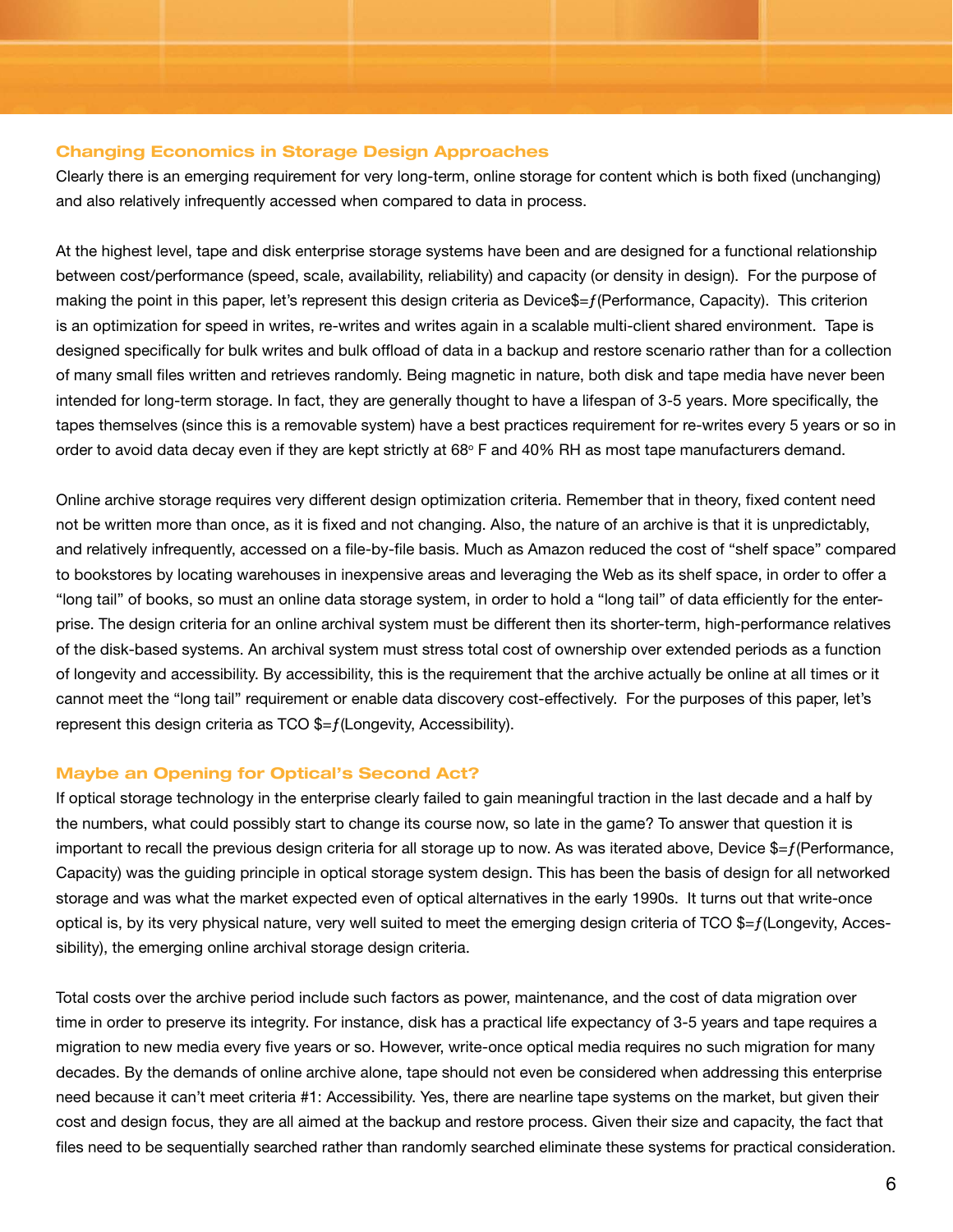Offline tape comparison is included here simply because it is the default medium for data archive 99.9% of the time, by current analysts' accounts.



#### **Designing Networked Storage for the "Long Tail" with Magnetic Disks Alone**

Today's magnetic spinning disk, network attached storage systems are designed and built for extremely fast data writes and rewrites. The physical parts in the system, often spinning up to 10,000 revolutions per minute, have an expected system replacement timeline of roughly three years. Statistically, approximately 5% of enterprise class disks will fail each year across a large sample. However, it must be noted that since disk failure is highly correlated with environmental conditions and with manufacturing batches, disk failure within a single or co-located systems can be much higher than the 5% overage. In terms of the reliability of such systems, the disk error rate per drive and system has increased logically as disk density has increased. IBM Almaden Research<sup>3</sup> writes: "Disk drive capacities have been increasing at a rapid pace over the years—between 60 percent and 100 percent per year. (Since 2004, the growth rate has slowed down to around 25-35 percent per year). However, the probability of uncorrectable read errors has been relatively constant: around 1 in 1015 bits. As a result, with increasing capacities, the probability of a data loss due to an uncorrectable media error has been increasing to the point where it is now a significant factor."

The issue of uncorrectable read errors is not new and is mitigated by the employment of error correction approaches, in addition to RAID applications. In smaller-scale systems, RAID 5 can be effective against uncorrectable read errors which can lead to spindle failure; however, due to the correlation with disk batches and environmental effects on failure, RAID 6 is the most effective in protection from this type of issues. RAID 6 is not as popular as RAID 5 due to the write penalties to the system.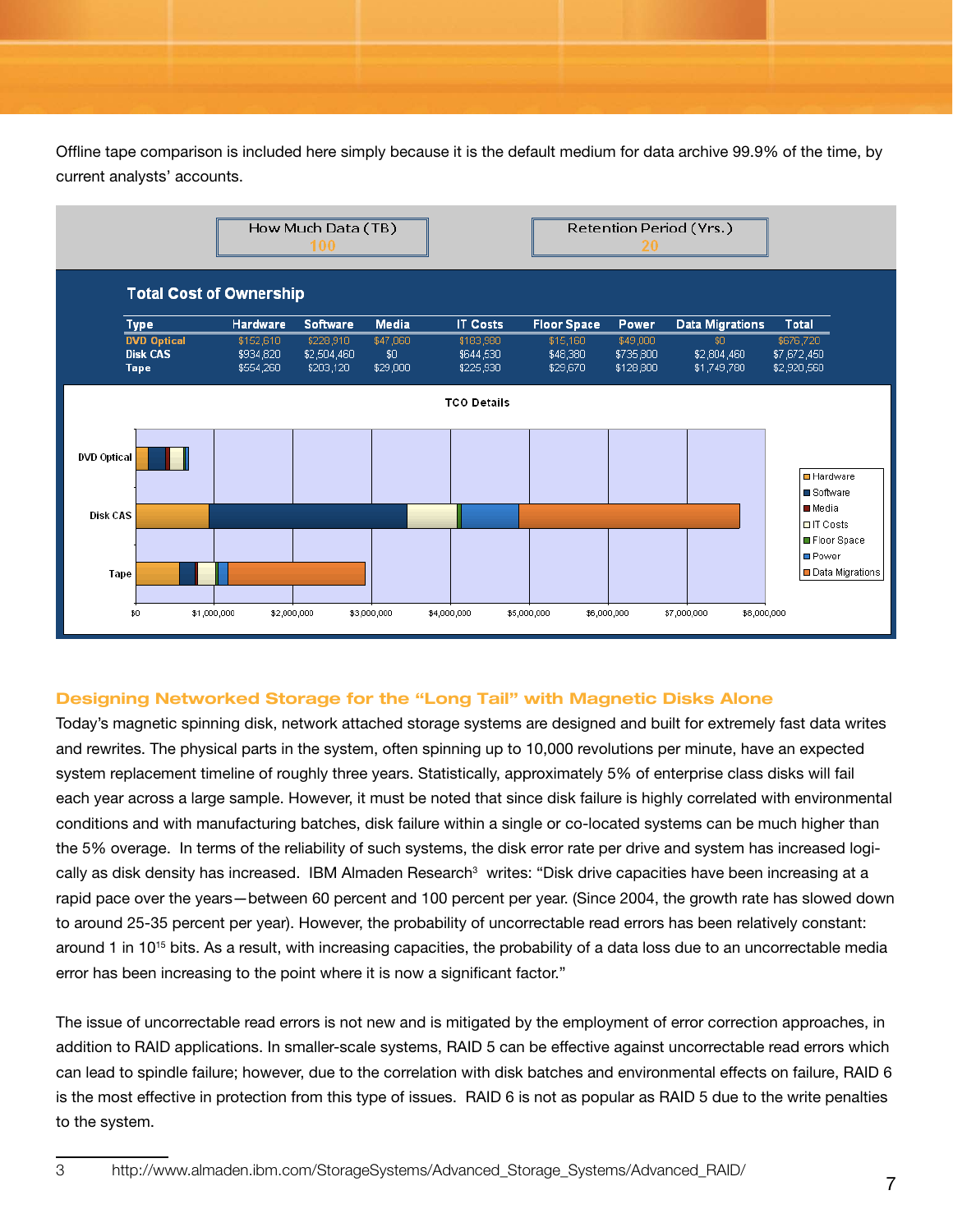In order to keep data on spinning disk systems for long periods of time as an online archive, consider the math behind the storage system designed to keep the data intact. Consider a RAID 5 configuration with 500GB drives aimed at archiving 1.5 TB of data. Also known as striping with parity, RAID 5 reserves the space of one drive for parity allowing the system to experience a drive failure without the loss of data. Achieving 1.5TB of usable capacity with 500GB drives and RAID 5 would require four drives or 2TB of raw capacity. Throw in a hot spare and the system configuration will require 2.5TB of raw capacity. Add offsite replication/mirroring and the configuration will require a minimum of 10



drives or 5TB of raw capacity to achieve 1.5TB of usable capacity.

Every disk is spinning at 7,200 rpm or greater in the event the infrequently accessed archive data is needed, and each is drawing power, requiring cooling and needing replacement every three years. A disk subsystem designed to write, rewrite and deal with high traffic is not a good fit for holding data that is intended to be written only once and is infrequently accessed. This approach seems akin to keeping a Ferrari on idle in the driveway for the next three years in the event you need to run an errand. This may seem like a rational approach to highly demanded, mission-critical data, which requires very fast writes and rewrites with very high availability. But it does not seem like a rational approach for archival data.

To meet long tail requirements, Longevity and Accessibility are key design considerations for reducing the TCO of a storage system. In addition to keeping fixed data for ten, twenty or thirty years, "ready access" merely needs to be in seconds, not milliseconds.

With WORM-based optical in the subsystem, the overhead in raw capacity is greater reduced because the physical storage platter and the drive used for reading the media are separate, and thus the physical storage platter is not susceptible to the same uncorrectable read errors after the data is written and verified, to keep the data online and available. With optical-based parity techniques and error avoidance approaches employed, the raw storage to usable storage ratio is within 10% versus 100%-200%. Factor in an equivalent remote mirror copy for disaster recovery protection purposes, there is a greatly multiplied raw to usable capacity difference. This is just one reason that the comparison of low-end, enterprise SATA-based systems marketed for online archive at ~\$3,000 per terabyte is an unfair comparison at face value to online archive systems with optical back end components at ~\$4,000 per terabyte. The required terabyte count for the SATA based system must be much higher to make an "apple-to-apple" comparison.

#### **Scale Challenges in Online Archive for Device \$=ƒ(Performance,Capacity) Approach**

The storage market started shifting in the first half of the 2000s in large part because of an inherent lack of physical and financial scalability in network-attached storage (NAS) systems for all the long tail reasons outlined above. There are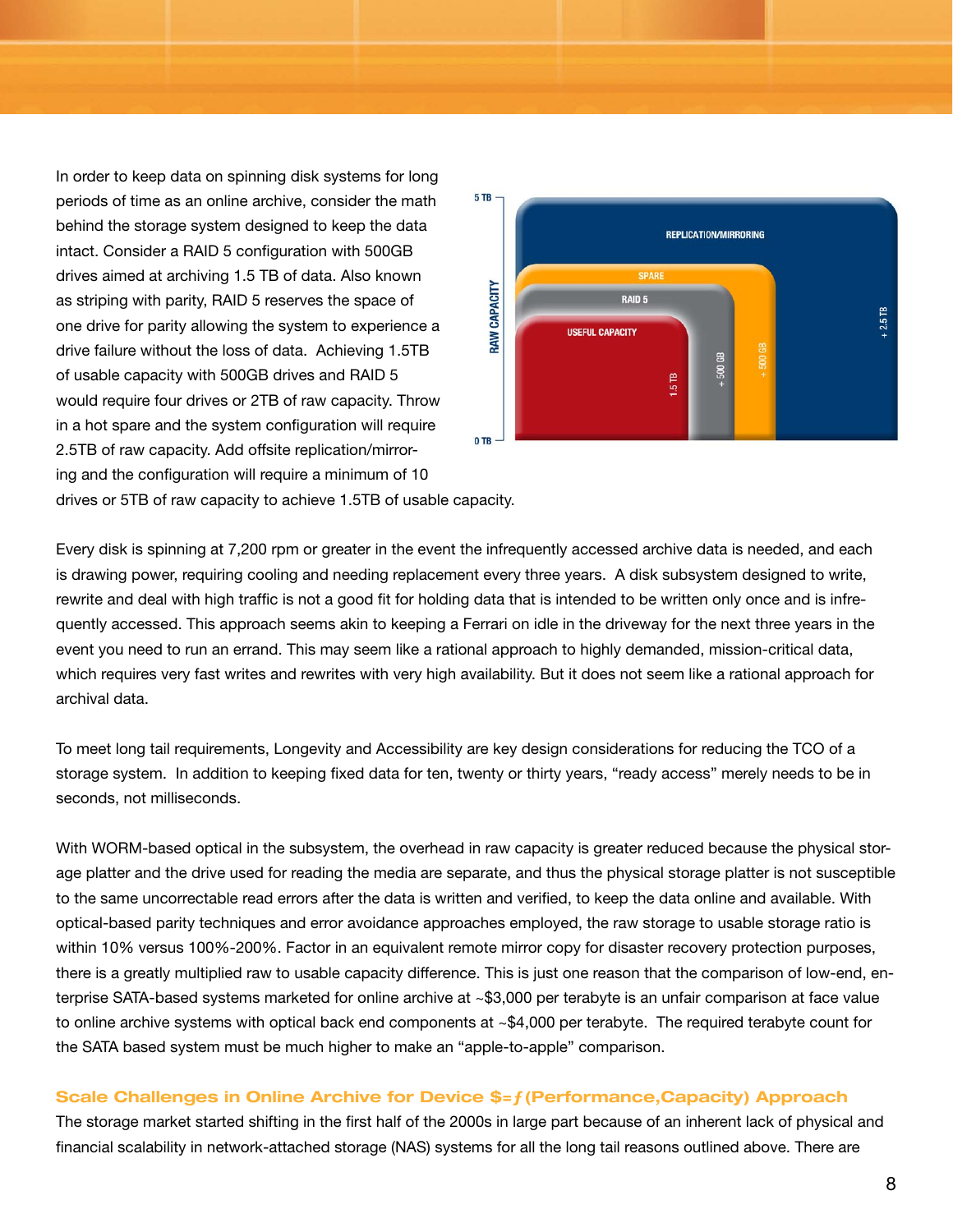certain physical scale issues an enterprise will reach, and they will eventually require a tiering of the storage network. Reliance on disk for primary storage and tape media for backup (i.e. "flat" storage architecture) is insufficient to keep pace with a growing volume of data. The first physical "wall" one hits is that of backup time. Generally, backup time for an incremental scheme using traditional methods is about four hours for each terabyte of data. This explains in great part the large rise in the number of startups since 2000 addressing backup times using approaches such as fast disk as the backup medium, software to compress the time and space for the process to take place, and continuous data protection, the newest entrant in technology. These new technologies definitely help with easing the backup time pressure. With the growing storage industry acceptance that ~60% of content on spinning disk is fixed content as established earlier in this paper, many companies are beginning to ask, "Why are we backing up data that is not being changed in the first place?" This has given rise to the growth of "data classification" software companies in the last two years. Data classification, among other things, identifies fixed content and is the first step to move from a flat to a tiered storage architecture. Data in a tiered storage architecture can be moved to and stored in its appropriate "container," in accordance with its value, purpose or use.

If the first "wall" one hits attempting to scale network storage into the hundreds of terabytes or even a petabyte is the backup window, then the second barrier is the power-cooling-and-maintenance overhead. As of this writing, it is estimated that the cost to power and cool a SATA array for five years is approaching 50% of the total original purchase price of the system4 . "A typical 10,000-square-foot data center consumes enough juice to turn on more than 8,000 60-watt light bulbs (sic). That amount of electricity is six to ten times the power needed to operate a typical office building at peak demand, according to scientists at Lawrence Berkeley National Laboratory. Given that most data centers run 24/7, the companies that own them could end up paying millions of dollars this year just to keep their computers turned on." <sup>5</sup>

Manageability is an equally important consideration, in spite of declining hard disk device costs. For example, hard disks should be replaced every three years, which means that data migration needs to occur every three years as well. In the meantime, instead of being archived, fixed content gets stored together with primary active data, taking up expensive disk space and hampering the performance of production servers. Adding to the problem, fixed content gets caught up in the back-up cycle, where it gets written and rewritten to tape, not to mention the time it takes to retrieve data. In essence, the issue is one of people-costs, not simply dollars-per-gigabyte for hardware.

All of this begs the question: Why is fixed content data consuming a storage technology aimed at speed when the requirement is for a long-term, low-cost data store? The answer is simple up to this point. There have been no practical solutions other than disk systems for the enterprise that still wants online usability of its archives.

#### **The Emergence of the Specially Designed Archival Tier of Storage**

Clearly, the answer to all the physical and economical scale issues with keeping the growing stores of fixed content online and accessible is to move it to a storage tier that is specifically designed for this purpose. In this model, primary active data and archives each occupy their own tier of storage. The primary data would sit on a system optimized for

The Clipper Group, Explorer™, "Tape and Disk Costs – What It Really Costs to Power the Devices" June 4, 2006. Report #TCG2006046L

http://www.cio.com/archive/041506/energy.html "Powering Down", Susannah Patton, CIO Magazine. April 15, 2006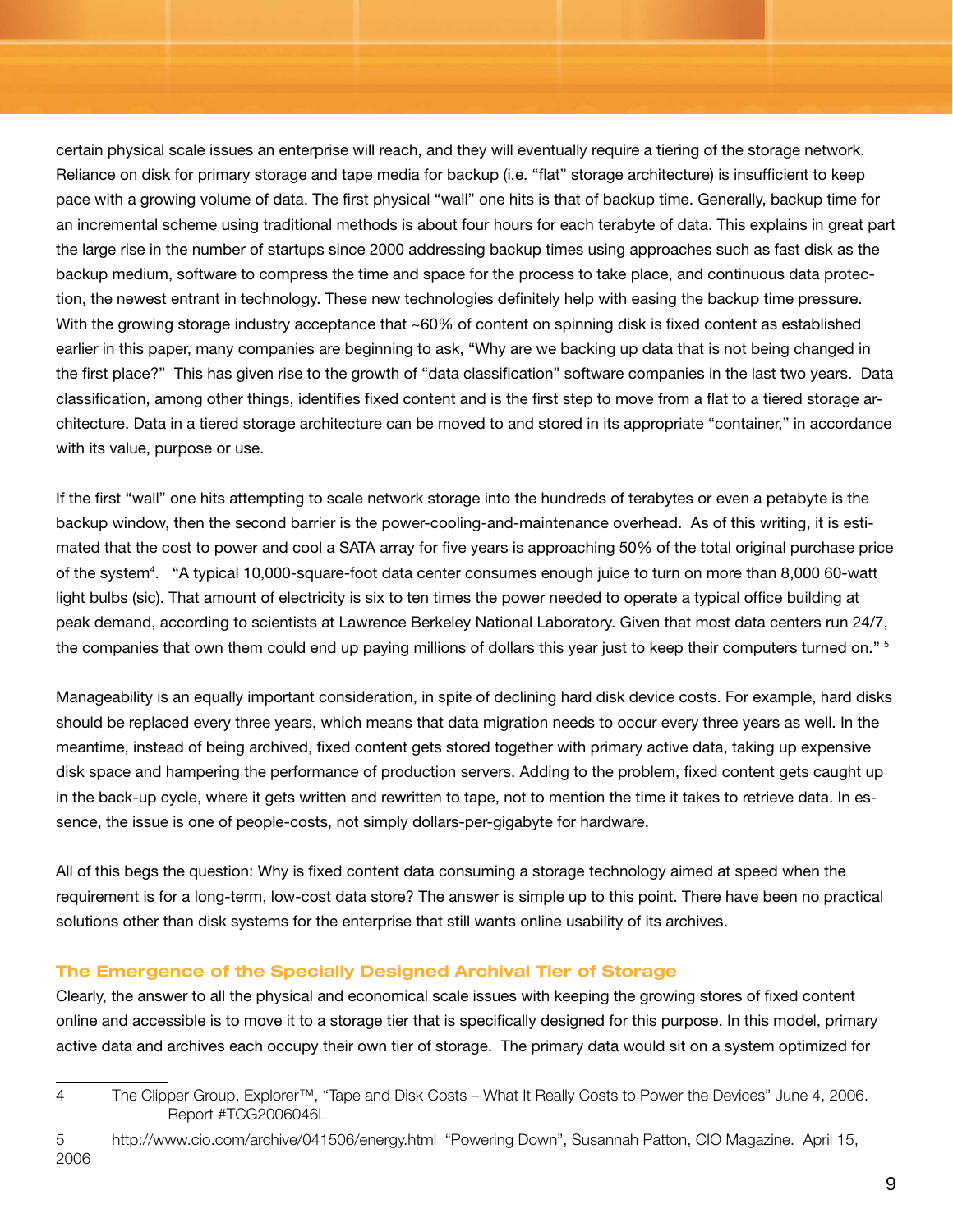Device  $\frac{1}{2}$  = f(Performance, Capacity) and the archive tier optimized for TCO  $\frac{1}{2}$  = f(Longevity, Accessibility). Within each tier, the storage subsystem is suited to the nature of the content to be stored.

The time for an archival tier of storage is now. The reasons are two-fold. First, storage software technologies have recently advanced to a stage where they can support a tiered storage strategy, without being a science fair project. Information Lifecycle Management (ILM) software suites and data classification/movement tools are examples of such technologies. They are available from both the world's largest software companies and small independent software vendors alike. Prior to their appearance, organizations faced a "double jeopardy" in which they were unable to adopt a tiered storage model because the software technology to enable tiering was not yet in place.

Second, in the past few years, the broader storage market has started to work through the haze of the difference between backup and archive. Given that most storage infrastructures were flat, if space on disk was recaptured by deleting older data, the thought was that if the files were ever needed again, they could be found on the periodic full backup tape catalogues. While this is currently true across the broader horizontal of corporate data, demand for an archival class of storage has existed in specific market verticals that have had long-term, fixed-content retention requirements. One such industry vertical is medical which was the first industry in the U.S. to be hit with data retention laws. Another example is government, which has always had a "save everything forever" approach.

While backup and archive have been well defined in these two verticals, the broader horizontal of corporate data storage has not faced the pressure to draw the distinction—until recently. The most economical approach was to run a flat storage infrastructure wherein data was divided into online/backed up and archive. The data that was online was backed up to tape, and backup tapes were periodically sent off site as an "archive". This is how "archive" and "offline" became synonymous in the data world. As for what was kept online, when space on disk ran short, two options existed: hit the "delete" button or, more commonly, add more disk space.

Early implementations of an archival tier of storage have included lower-cost, SATA-based solutions. Those early adopters are now finding that cheaper disk does not equal the right solution for archive data as was demonstrated earlier in this paper. An archival tier needs to be truly built from the ground up with a design criteria of TCO \$=f(Longevity, Accessibility).

#### **Optical Attributes For Long Term Data**

Optical storage technologies, at their very root, have been designed for very long term storage of data that is written only once. First of all, optical-based digital versatile disc (DVD) and compact disc (CD) have become the de facto standard for archival storage in essence (admittedly in the consumer sector), having more than proven themselves as a storage medium in the living room, in the car, and on the desktop. Consider the following trends in media distribution in the last number of years:

Recordable/Re-Recordable Optical Disc Replication: Worldwide (Millions of Units)

|                                                                        | 2002  | 2003   | 2004   |
|------------------------------------------------------------------------|-------|--------|--------|
| Total CD-R, CD-RW                                                      | 7,425 | 9,220  | 10,480 |
| Total DVD-R, DVD-RW*                                                   | 205   | 910    | 1,935  |
| <b>Total Worldwide Recordable/</b><br><b>Re-Recordable Replication</b> | 7,630 | 10,130 | 12,415 |

\*Includes DVD-RW, DVD+RW, DVD-RAM, DVD-R, and DVD+R This data is provided as part of a strategic alliance between IRMA and **Understanding & Solutions**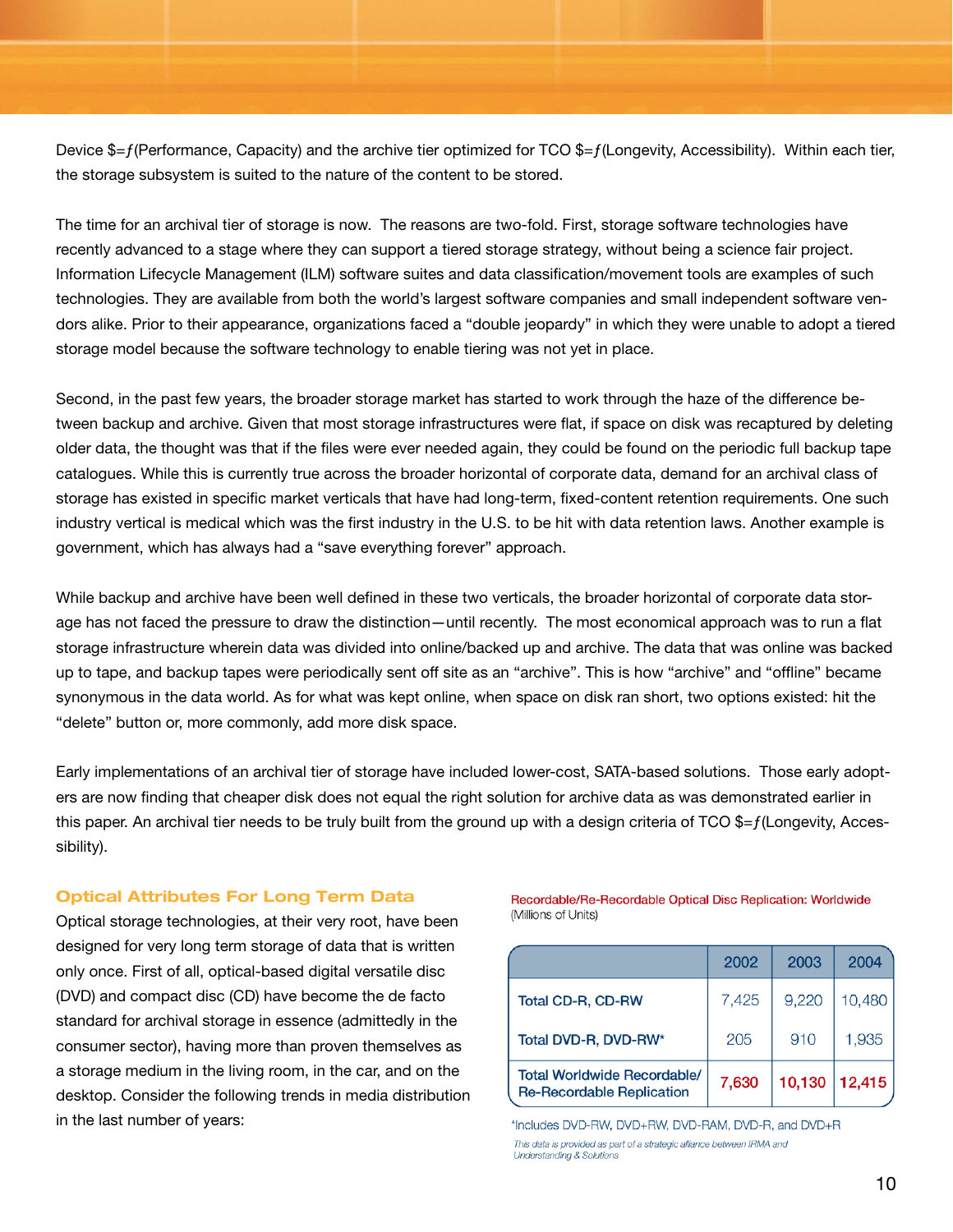Note that movies or music are perfect examples of archived digital data, albeit in the consumer domain. Both are long term fixed content, which have a consumer expectation of "keep forever".

Second, optical-based DVDs and CDs are a highly reliable medium for archival storage. Some popular press reports and editorials have called into question the long-term reliability of optical (particularly consumer optical) technologies. They have written that "laser rot", de-lamination, sunlight-facilitated oxidation, and other media/data decay causes limit the reliability of the optical medium to less than ten years.<sup>6</sup>

It is very easy to see why this may be the perception. Depending on what quality of media is used, the perception could very well be true. The author's company tests tens of thousands of pieces of media a year across brands and models, finding wide deviations in media quality and extrapolated life expectancy. More importantly, according to a report by the National Institute of Standards and Technology, "It is demonstrated here the CD-R and DVD-R media can be very stable (sample S4 for CD-R and sample D2 for DVD-R). Results suggest that these media types will ensure data is available for several tens of years and therefore may be suitable for archival uses."

## **Longevity of DVDs and CDs Can Vary, But There Is "Archival Quality"**

Consider a test reported in October 2004 in The Journal of Research of the National Institute of Standards and Technology. "Stability Comparison of Recordable Optical Discs-A Study of Error Rates in Harsh Conditions" reported on tests whereby a temperature, humidity and light chamber accelerated environmental stress on DVD and CD media. The goal is not to reiterate the entire study here, but the graphs of the results data are very telling:



Fig. 5. PI (Sum 8) increase in DVD-R when exposed to (A) M-H and (B) extrem: temperature/humidity.

In the graphs above, the "redline" sample D2 for DVD-R media showed remarkable resiliency to environmental accelerated conditions, while samples from other brands of media did not.

#### **So Why DVD and Not UDO or Other Optical Media?**

To develop a system with the goal of long-term archiving, the underlying physical platform where the data is held must provide long-term stability, thus eliminating the risk of data loss and the high maintenance needed for short-term data media including magnetic technologies. We have made mention of DVD and CD formats, but what about other options in the market? Do they exhibit the same Longevity characteristics as Ultra Density Optical (UDO) and Professional Disc for Data (PDD)?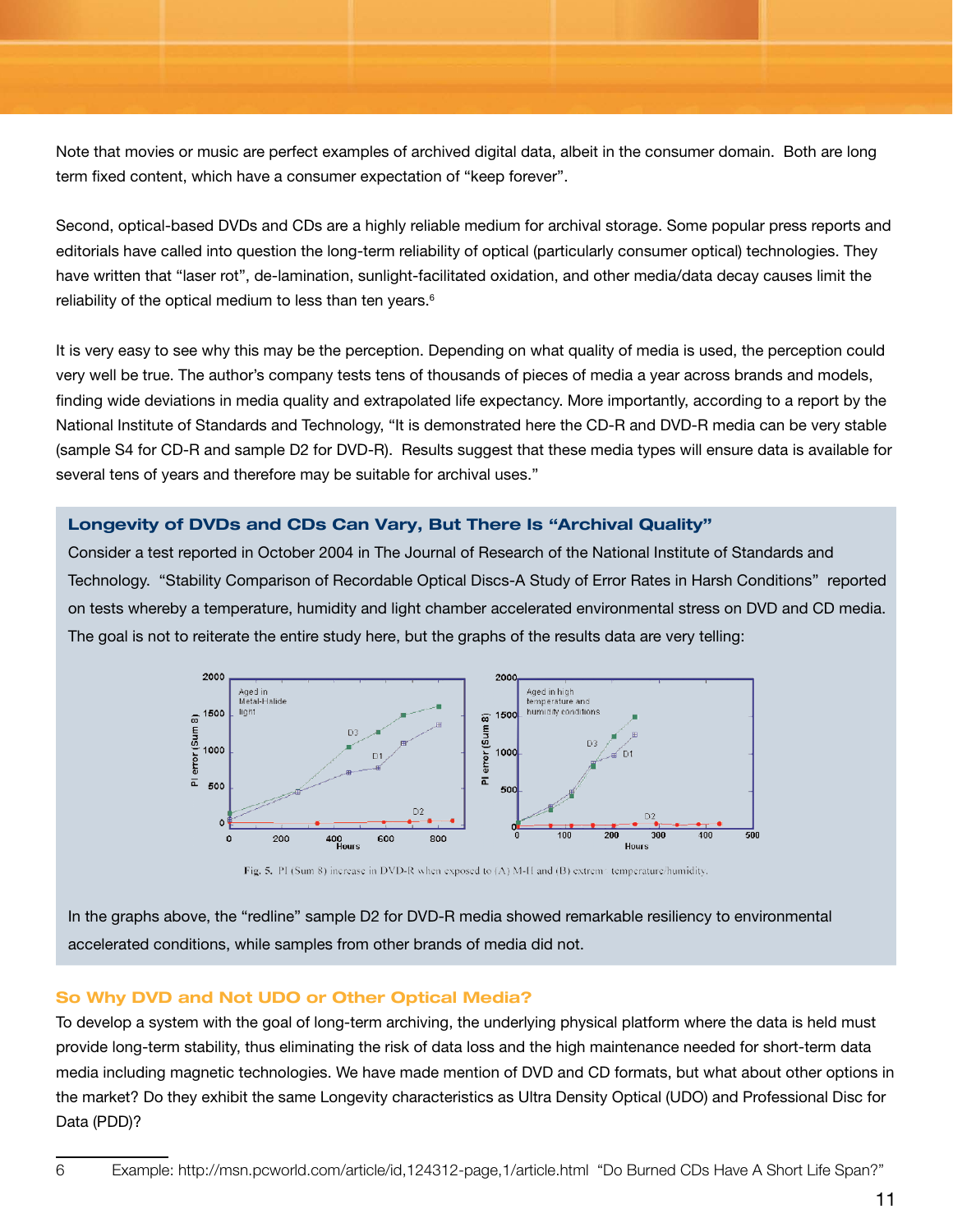Such physical media may be able to retain readable data in decades to come. But when it comes to archival storage, one must consider whether there will be a way to read the data decades from now. For those familiar with the changes in tape formats over the years, it is a common quandary of having the data but not the player. In archival storage it is important to maximize the chances of being able to read the data in many years. DVD as a subsystem component, though not as dense as other formats, provides that maximum probability of access by adhering to the broadest distributed format and form factor in the history of storage technology. When designing for TCO \$=f(Longevity, Accessibility), the function of Longevity and Accessibility over Performance or Capacity makes the demand that the system use components with the best chance of being available in 20 years. The components should be truly ubiquitous, not just physically able to hold the data without decay. The greater the ubiquity of the technology standard, the greater the chance one will be able to find it in decades.

Optical data standards and media formats have matured. In earlier times, proprietary formats were widespread with each optical vendor making media and devices that were incompatible with each other. There were some attempts to reach a single standard. For example, the 5 ¼ inch MO disk became available from a handful of vendors. But in general the industry never came to a single format that was backward compatible at either the hardware or software level.

This all changed with the emergence of DVD. As a derivative of CD-ROM technology, DVD is largely driven by the demands of consumer electronics. Available from a multitude of vendors, DVD has reached a true commodity status. The media costs are determined by market volumes and the manufacturing costs are low. Today optical storage technology is absolutely dominated by DVD. Another major development often overlooked is the emergence of a single standard for the Universal Disk Format. As the established data standard, UDF ensures media portability among platforms and applications. The standard eliminates the single-vendor lock-in threat for hardware or software.

If Longevity makes the technology ideal for long-term archiving of important data, then the backward compatibility of DVD data is highly significant. CDs written in 1982 are readable in today's CD and DVD players 24 years later. Likewise, DVDs written in 1996 are readable in today's DVD players, ten years later. We anticipate that DVD data written today will be readable in future HD-DVD and Blu Ray players. This preserves the DVD format for the future, an important capability as DVDs have become the ideal storage media for long-term archival of important documents.

With millions of DVD drives already in circulation, the ubiquity of DVD can offer the archive storage administrator the peace of mind of knowing that the ability to read the standard data for decades into the future is viable for the first time in technology history.

#### **Emergence of Network Storage and Appliances**

To this point we have covered all the reasons why optical at its individual component level, particularly DVD optical, is an optimal medium for long term archive given its capacity and longevity. However, we must also address the business complexity of incorporating optical into a storage environment. For all intents and purposes, there are four reasons that have thus far led to the failure of optical in the enterprise: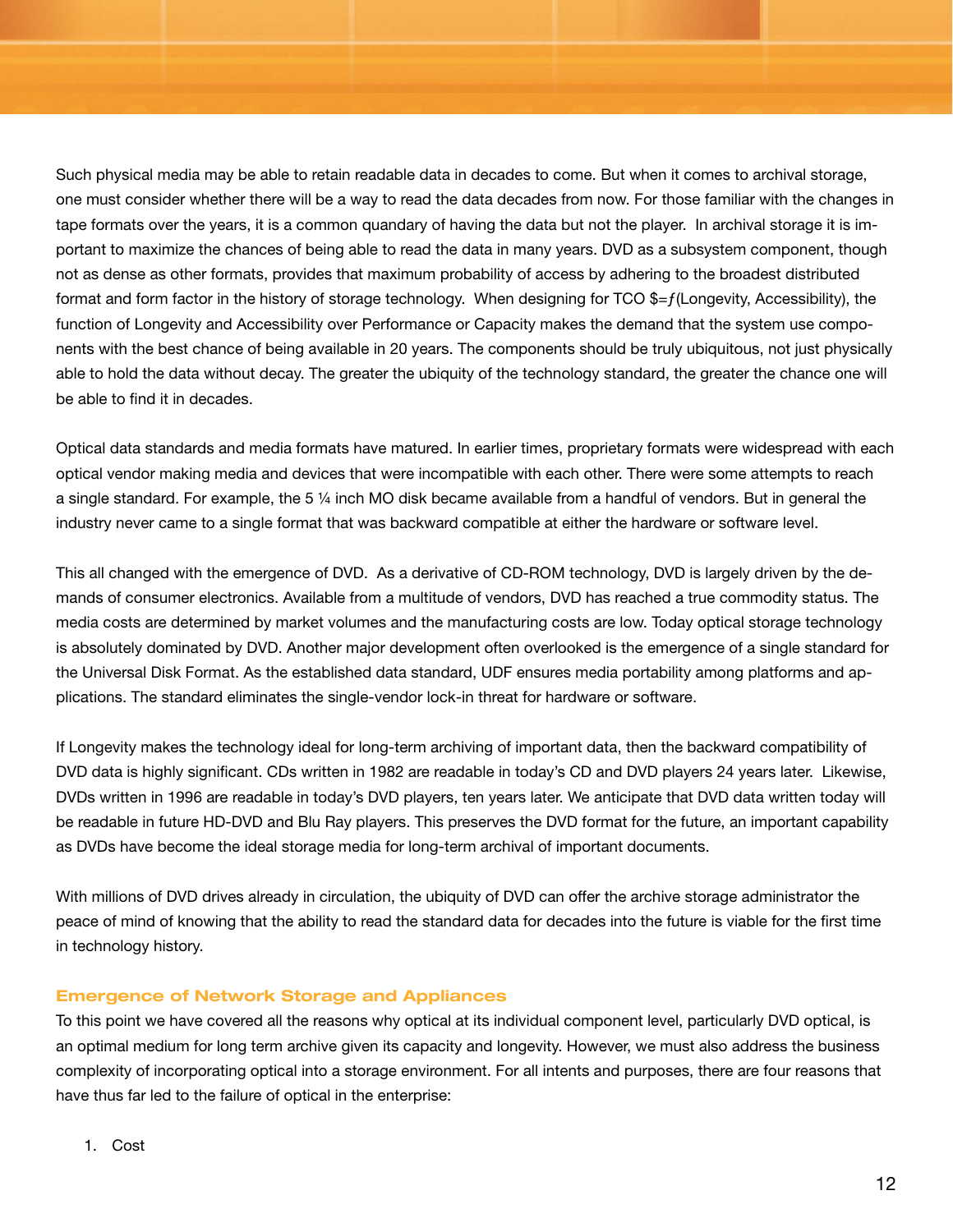- 2. Proprietary nature of medium
- 3. Performance
- 4. Reliability

## *Overcoming Cost and Proprietary Issues*

Specifically, when it came to the issue of cost, optical systems traditionally required a longer term total cost of ownership argument in order to justify their first-time cost, together with the requisite optical expertise needed in the enterprise to administer the systems. This causes two problems in the buying process, which we believe have held optical subsystems back. First, CIOs and their staffs tend to have expected tenures, based on historical data of inside 3-4 years. It is nearly impossible to build a business case that makes sense only after executives and employees are gone. Second, addressing the cost issue of long periods of time begets the trouble with the proprietary issues. The fact is the longer the period of payback for a system, the higher the perceived risk of incorporating it. With enhanced timelines to justify the payback of the technology it calls to question its useful life, which in this case is, in part, the ability to read the optical media. When choosing proprietary optical formats given the track record of optical companies, these perceived risks could not have been higher.

Standardizing on consumer-driven, ubiquitous standards such as DVD precipitously drops the upfront systems costs. It also reduces the risk that the format will be unreadable in the years to come, opening up opportunities for customers and vendors alike, while putting more burden on the system provider to create a system-level enterprise-grade product.

#### *Overcoming Performance and Reliability Issues*

For all practical purposes, network attached storage (NAS) did not exist in the enterprise environments of the early 1990s, at least in any scale. Network Appliance was a pioneering startup at the time going public in the first half of 1995 on a total revenue stream in the low \$40 million range. The concept of a dedicated, single-purpose appliance was alien to most IT managers, primarily due to the high cost of server hardware. Inexpensive Intel-based commodity systems simply did not have the performance capabilities to operate in the enterprise environments and were not off-the-shelf disks ("Inexpensive Disks").

The advent of NAS essentially introduced the concept of a dedicated, special purpose computer aimed at optimizing storage pooled from multiple disks as a network attached volume. The duty of the system head end is to "virtualize" the complexity of managing the underlying collection of "JBOD" or Just A Bunch of Disks. An individual disk may not be fast enough, reliable enough, large enough, but a collection of disks, completely and logically unified in different pools can address these issues. It is beyond the scope of this paper to delve into Redundant Array of Independent/Inexpensive Disks (RAID) but this approach demonstrated that the problems of speed, size, performance, and reliability issues of relatively inexpensive disks acting independently could be effectively addressed and that storage as a "network utility" could be accomplished inexpensively.

The proliferation of standard network file system protocols enabled easy integration of the appliance architectures into the enterprise storage infrastructure. At the same time, open source technologies reached the level of maturity enabling them to be competitive in enterprise computing. In particular, they accelerated the cost-effective development of the embedded software for storage appliances.